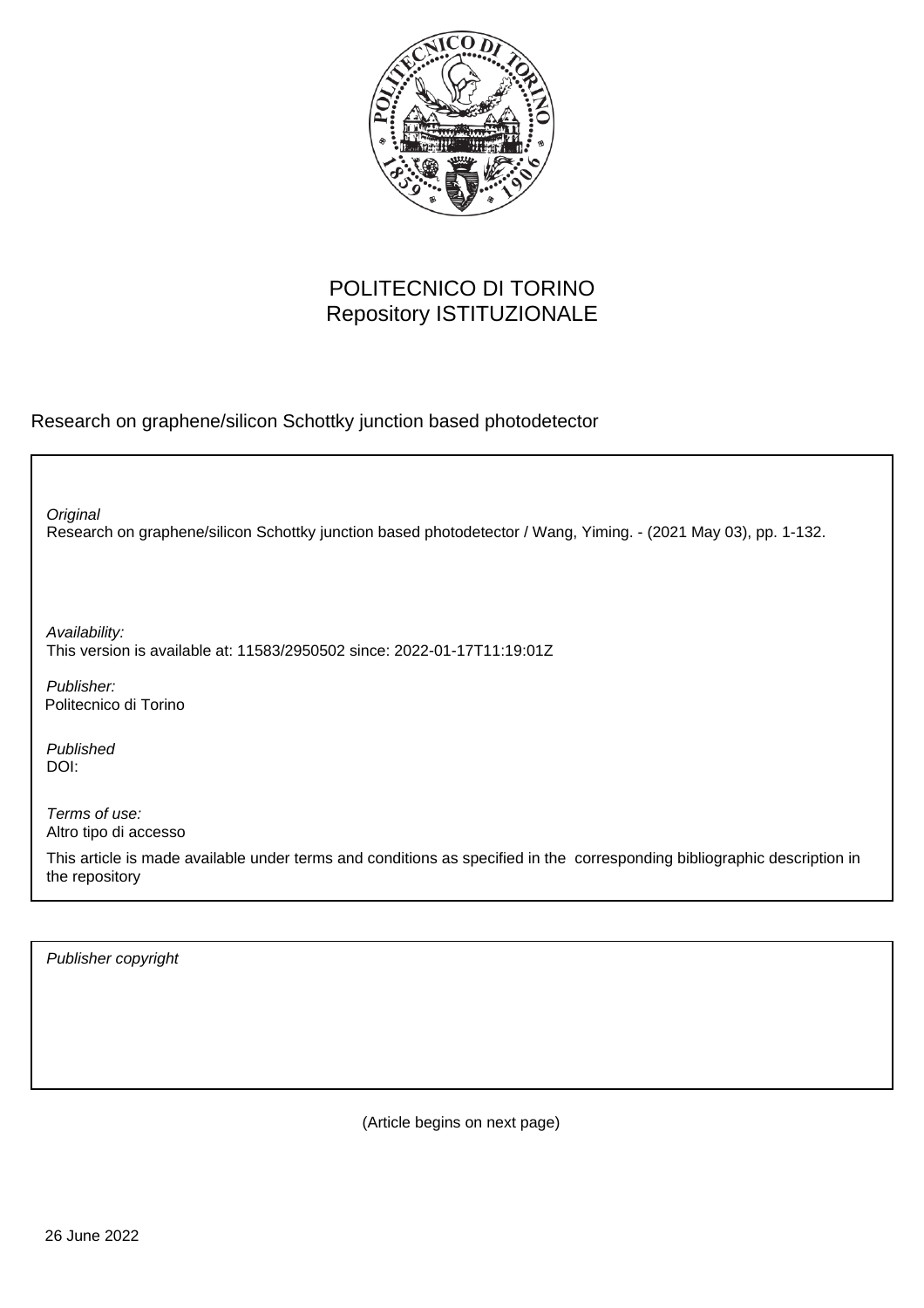## ABSTRACT

Photodetector based on traditional semiconductor materials has stable performance, mature technology and wide application, but it also faces many problems. The doping concentration of impurities in the monoatomic semiconductor is limited by the solid solubility of the material itself; the control of the element types and contents in the multi-component semiconductor is complex; some semiconductors for photodetection are synthesized with toxic source materials. These disadvantages limit the application and development of traditional semiconductor materials. Graphene is a twodimensional material composed of monolayer carbon atoms, which has excellent photoelectric properties such as wide spectral absorption and high carrier mobility. Graphene/silicon (Gr/Si) Schottky junction photodetector can be constructed by simply transferring graphene to silicon substrate. Compared with traditional semiconductor photodetectors, the fabrication process is simple. Due to the rectifying characteristics of Schottky junction, under reverse bias the dark current is small, which leads to high on-off ratio and detectivity. In this thesis, the graphene/silicon Schottky junction photodetectors were studied. The graphene oxide (GO) interface layer and gold nanoparticles (AuNPs) are used to improve the photoelectric performance of Gr/Si photodetector. Two-step hot-embossing method was proposed to directly transferr graphene and fabricate Gr/Si Schottky photodetector.

1) Single layer graphene films were grown by chemical vapor deposition (CVD) method and used to fabricate Gr/Si Schottky photodetector. The results of Raman spectroscopy, SEM and AFM indicated that the graphene was monolayer. After transferring by PMMA temporary support layer, graphene still had good integrity and continuity, while PMMA residue with thickness of about 5 nm existed on the surface. Gr/Si Schottky junction photodetector was fabricated by metal deposition, photolithography and lift-off. The responsivity of the detector was 0.23 A/W and the on-off ratio reached  $3.7 \times 10^3$  under 633 nm illumination. The detector responded quickly and accurately to the periodic optical signals with different power density, and the response time was about 1 ms.

2) The performance of Gr/Si Schottky photodetectors was improved by inserting a graphene oxide film as interfacial layer. The interface between graphene and silicon normally contains a relatively high density of surface states, which leads to Fermi level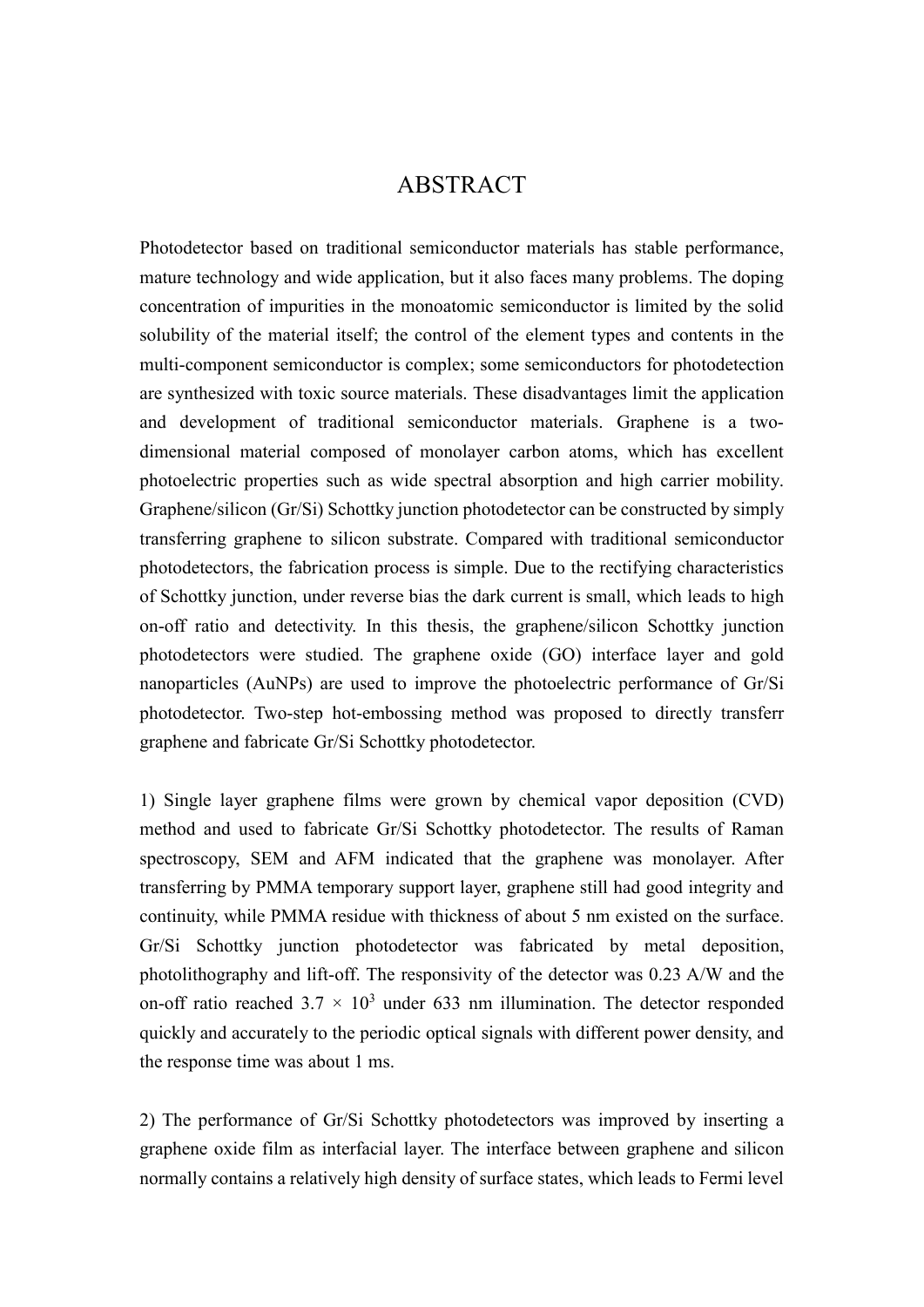pinning and increases the leakage current noise, thus limits the overall performance of Gr/Si Schottky photodetector. The inserted GO interfacial layer can enhance the interface properties, the results show that the dark current of Gr/GO/Si photodetector was 26 times lower than that of the Gr/Si photodetector, and the photocurrent is 2.73 times higher than Gr/Si detector. Under 633 nm illumination the responsivity reached 0.65 A/W. After inserting GO interfacial layer, the series resistance of the device had no obvious change, while the Schottky barrier height and shunt resistance increased significantly. The dark current of graphene photodetector was reduced due to the suppression of reverse saturation current. The enhancement of photocurrent was attributed to multiple factors, including the increase of Schottky barrier height, the extra light absorption of GO film and the passivation of Schottky junction interface.

3) AuNPs obtained by two different methods, thin film annealing and electron beam lithography, were used to enhance the performance of Gr/Si Schottky junction photodetectors. By coupling gold nanoparticles to graphene surface, the optical nearfield intensity of the photosensitive region can be enhanced by surface plasma resonance effect, which can effectively improve the photoelectric response of Gr/Si Schottky photodetector. AuNPs obtained by thin film annealing were disorderly distributed semi ellipsoidal gold nanoparticles, which significantly improved the responsivity of the detector in the visible light band. When the incident light wavelength was 500 nm, AuNPs/Gr/Si have the maximum enhancement, the responsivity increased by 48% (from 0.15 A/W to 0.22 A/W). The AuNPs fabricated by electron beam lithography are neat gold nanodisk arrays. When the incident light wavelength was 630 nm, the responsivity increased by 61% (from 0.23 A/W to 0.37 A/W). At the same time, the on-off ratio, detectivity, noise equivalent power and other performance indexes of the detector also significantly improved.

4) Two-step hot-embossing method was proposed to directly transfer of graphene and fabricate of Gr/Si Schottky photodetector. At present, the most commonly used graphene transfer method is using a temporary support layer like PMMA, but it requires experienced manual operation, which is not applicable for mass production, besides PMMA residue usually leads to degradation of device performance. Two-step hotembossing method was carried out without the assistance of PMMA temporary support layer. Graphene was directly transferred to copolymers of cycloolefin (COC) film substrate by hot-embossing process, and then COC/graphene structure was embossed with prefabricated substrate by using hot-embossing process again to form Gr/Si Schottky photodetector. The Raman spectrums of graphene films before and after hot